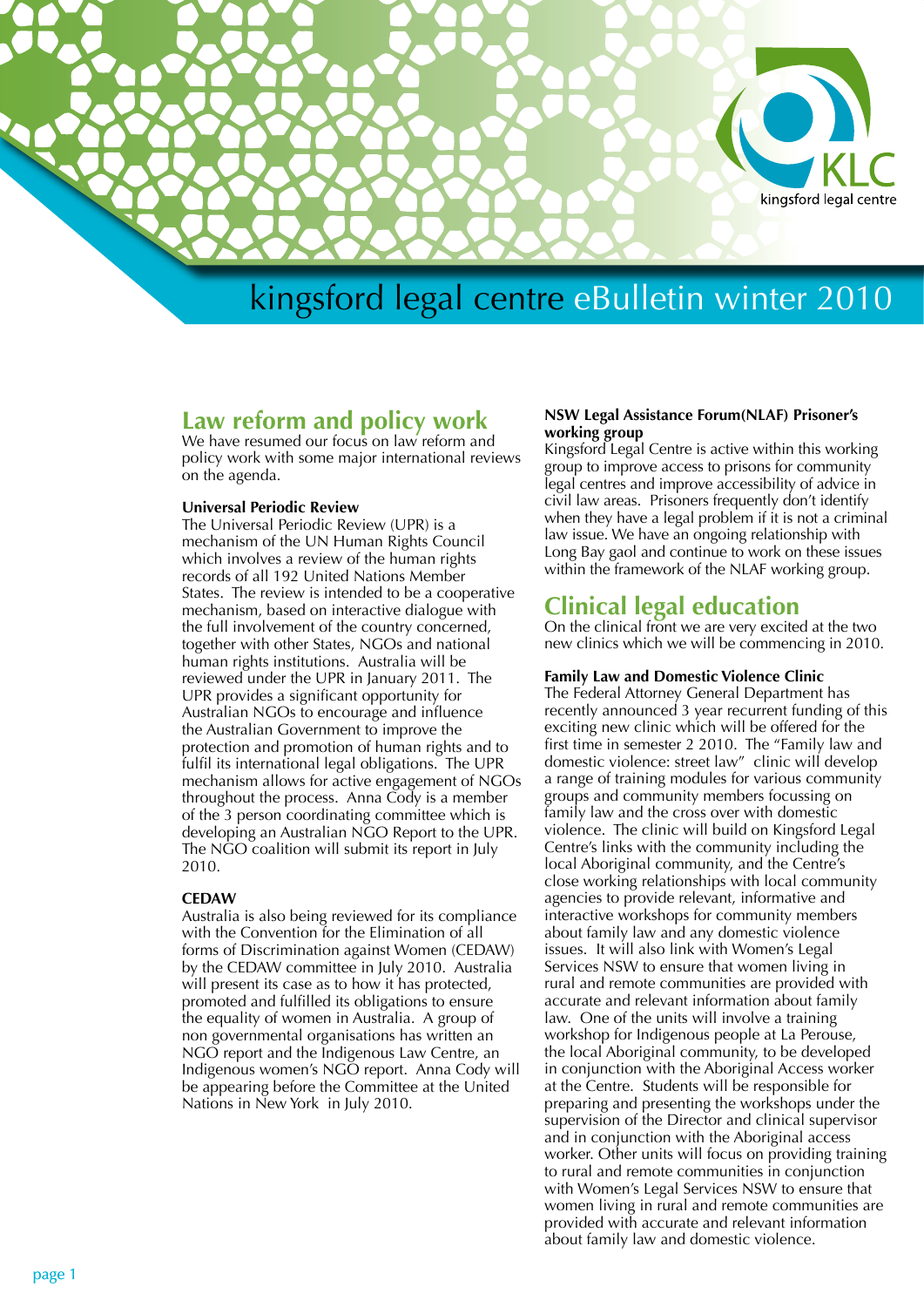

### **Hong Kong Refugee Advice Clinic**

We are also very excited to announce that Kingsford Legal Centre (Anna Cody) and the Migrant and Refugee Rights Project (Bassina Farbenblum) at the Australian Human Rights Centre have been developing a new clinical legal education program with the Hong Kong Refugee Advice Centre (HKRAC), based in Hong Kong. Unparalleled in any Australian law school, the program will involve UNSW Law students undertaking coursework and training at UNSW, and then engaging in a 8 week intensive clinical placement at the HKRAC. At the HKRAC, students will work under clinical supervision on refugee cases in Hong Kong. Students will directly represent clients at all stages, from interview to hearing, in their claim for protection from persecution. The course will be offered for the first time to UNSW Law Faculty students in summer session 2010/11.

# **Community legal education**

CLE has continued with the below workshops and media exposure being the highlights of the quarter.

# **Asian Women at Work**

Anna Cody and Linda Tucker attended a national forum at Sydney University organised by Asian Women at Work where Linda presented two workshops on employment rights.

### **Older Persons Legal Information Workshop – 28 April 2010**

KLC in partnership with South East Neighbourhood Centre and the Older Persons Legal Service at TARS held a very successful information workshop on legal issues for older people. Kristie Clayer, KLC Student Law Clerk, spoke on power of attorney and guardianship, Alex Salib, Allens Secondee at KLC, spoke about wills and Margaret Small from older Persons Legal Service spoke about helping your family financially, granny flats and reverse mortgages. Over 50 members of the local community listened with interest, asked lots of questions and then had a lovely lunch provided by SENC.



**Margaret Small, Alex Salib & Kirsten Clayer**

#### **Scams Article**

In response to increasing numbers of clients seeking advice about scams, the Southern Courier recently featured an interview with one of our secondee solicitors, Alexandra Salib, in an article warning the community about mail and telephone scams. Alexandra told the Southern Courier that KLC had recently seen a spike in the number of clients coming in with letters promising financial rewards. KLC warned people to be wary of inheritance scams where a person claims to be an overseas lawyer administering the estate of a relative as well as lottery scams. KLC also urged people to seek independent legal advice before responding to any such requests.

# **Casework**

The student advocacy program continues to be a highlight of our clinical courses for students who participate, as well as being a great service for clients. The employment clinic continues to perform at capacity.

#### **Student Advocacy Scheme**

On 6 April 2010, a student from Kingsford Legal Centre attended Waverley Court to represent a client as part of our Student Advocacy Scheme. The matter was driving without a valid licence. The client pleaded guilty. Pleadings were made by the student on the client's good character, clean driving record and financial hardship. On the basis of these personal and financial circumstances, the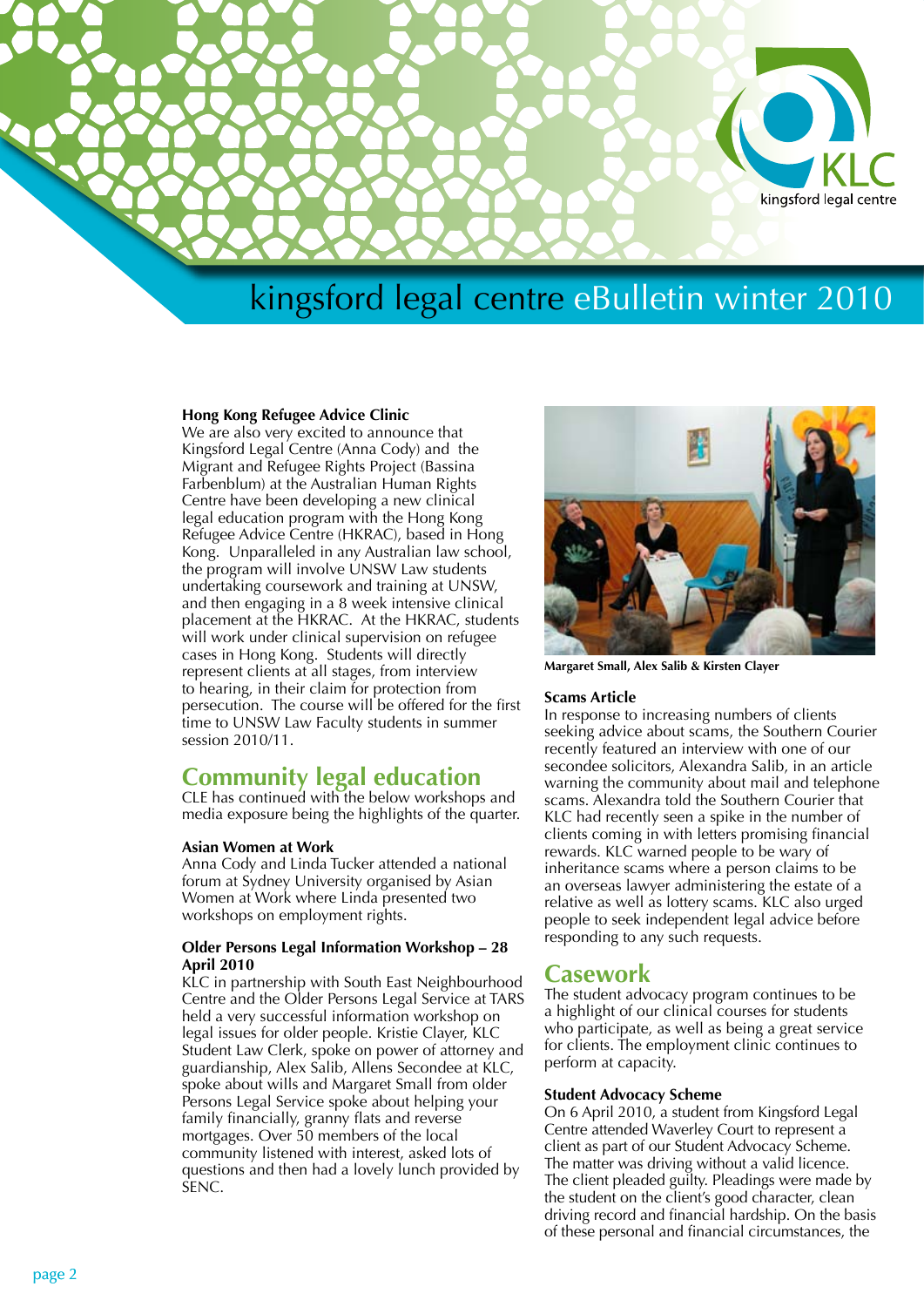

magistrate was willing to dismiss the charges under s.10 of the *Crimes (Sentencing) Procedures Act* 1999 (NSW). The magistrate was happy to be part of the program and praised the student for their excellent submissions. The client was extremely pleased with the result and in appreciation, brought chocolate for the staff at Kingsford Legal Centre. The Student Advocacy Scheme allowed an otherwise unrepresented and disadvantaged member of society to have their circumstances heard.

#### **Volunteer Solicitors Needed**

KLC currently has vacancies on its fortnightly Tuesday night roster for experienced solicitors with current NSW practicing certificates. At KLC volunteering involves not only giving advice to clients but working with and mentoring UNSW law students who attend our advice sessions and interview clients. So if you have some free time and want to help make a difference to our community, email Denise at: d.wasley@unsw.edu.au for an information sheet and application form.

#### **Employment Clinic**

The Clinic has been very busy with a number of matters being settled, including an unfair dismissal claim at Fair Work Australia for a client who worked as a cleaner; a discrimination complaint at the Human Rights Commission for a client who worked for the State Government and had made an age and disability complaint; and an employment matter for a client who had a long running matter against her employer who had not reinstated her after a workplace injury as the employer continued to assert there were no suitable duties. We came to a very good settlement without commencing proceedings and the client was extremely happy with the outcome.

The clinic settled an unfair dismissal matter that went to hearing at Fair Work Australia after notifying the Commissioner at the commencement of the hearing of serious problems with the unrepresented employer's evidence. The matter was adjourned and we then went into conciliation and reached a settlement that our client was very happy with.

# **Staff news**

After a very stable 5 – 6 years, KLC is experiencing some key staff changes in 2010. Whilst the loss of this staff has been difficult, we are delighted with the results of our recruitment and the secondee programs continue with their dedicated and hard working staff.

#### **Dianne Anagnos – New KLC Solicitor/Clinical Supervisor**

Dianne Anagnos joined the KLC team in May 2010. She comes to KLC from the Welfare Rights Centre (NSW), where she was employed as a solicitor for almost nine years. Her work at Welfare Rights involved advice, advocacy and community education on all aspects of social security law and policy. She has also worked as a volunteer solicitor at Marrickville Legal Centre. Welcome to Dianne.



**Dianne Anagnos**

## **Linda Tucker Resigns**

KLC employment solicitor/clinical supervisor, Linda Tucker has resigned and moved on to her new position of Manager of Casework at the Office of the Privacy Commissioner. Linda has been a joy to work with and has accomplished much in her 5 ½ years at KLC. Her expertise in employment law has ensured that she became a resource for not only UNSW students but all CLCs in NSW. She was prolific in her law reform and policy work; chaired the national network of employment lawyers; represented NSW on the National Association of